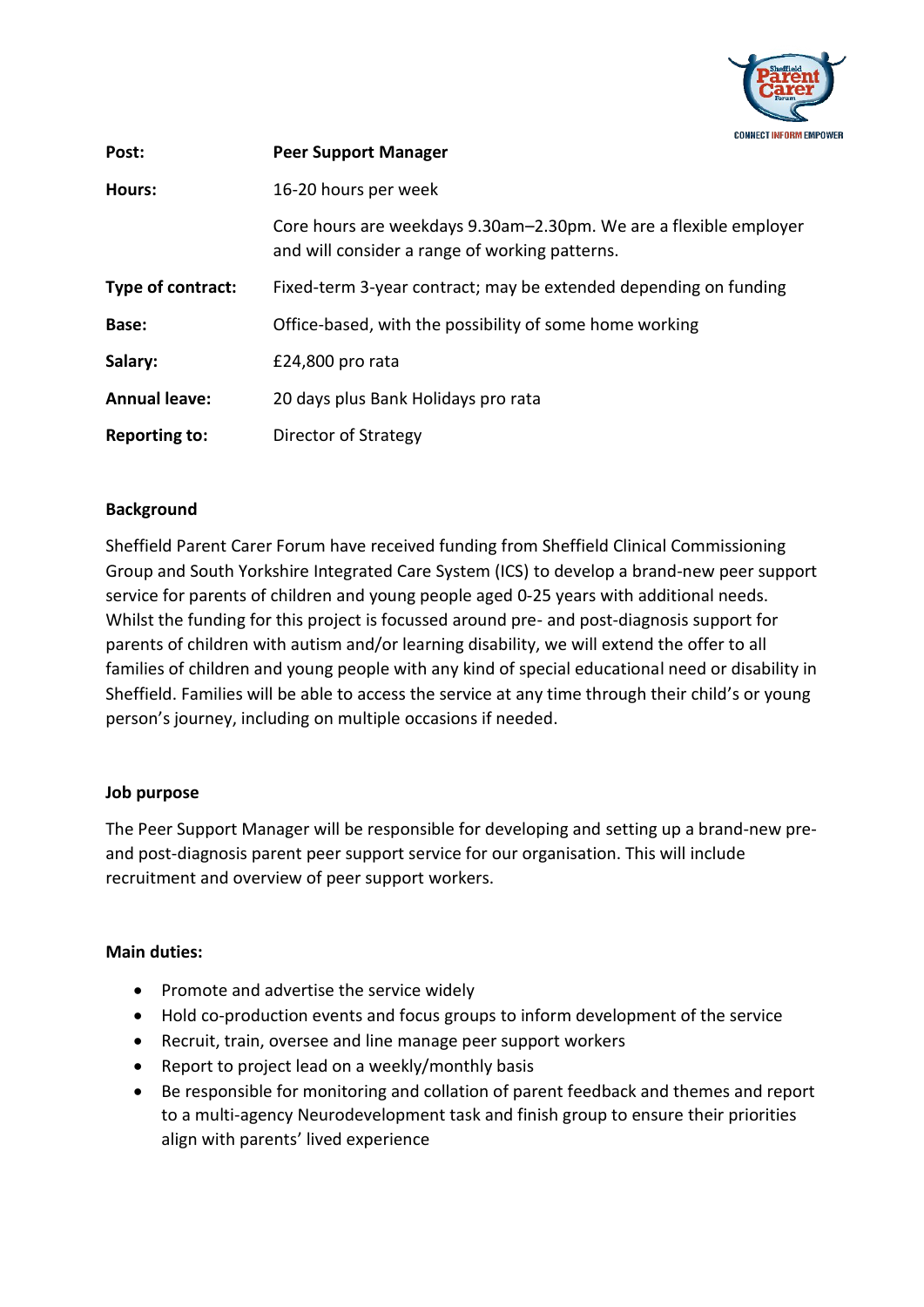- Work closely with identified health staff around the development of a keyworker role and co-produce a referral/escalation pathway
- Build stronger relationships with existing parent support groups, voluntary community social enterprise (VCSE) sector and community groups
- Work with Sheffield Carers Centre to develop workshops, training and possible events for parent carers of young adults
- Organise, plan and prepare parent training/workshops, liaising with  $3^{rd}$  party organisations where necessary
- Build relationships with Family Centres and other children's and adult services within education, health and care to promote and publicise the service to families
- Develop a way to collate feedback from families to evaluate the impact of the service and monitor outcomes
- Undertake appropriate risk assessments

**This is not a final and complete statement of duties and may be amended from time to time in accordance with the changing needs of the role.** 

# **The job description forms part of the contract of employment**

### **Person specification**

## **Essential knowledge and skills**

- A high level of understanding of the issues affecting families of children and young people with additional needs aged 0-25 years in Sheffield through personal experience
- A high level of computer literacy; proficiency in the use of MS Office applications, videoconferencing and social media
- Experience of recruiting, managing and training staff
- Experience of running workshops/training sessions
- Flexibility an amount of evening/weekend work will be required
- Own transport and full clean driving license
- Excellent written and oral communication skills with the ability to present complex information in an accessible manner for a variety of audiences
- Awareness of the importance of confidentiality
- Excellent interpersonal skills
- High level of initiative and ability to work with minimal supervision
- Excellent organisational skills, ability to prioritise own workload and work to tight deadlines
- Ability to work as part of a team
- A non-judgemental attitude